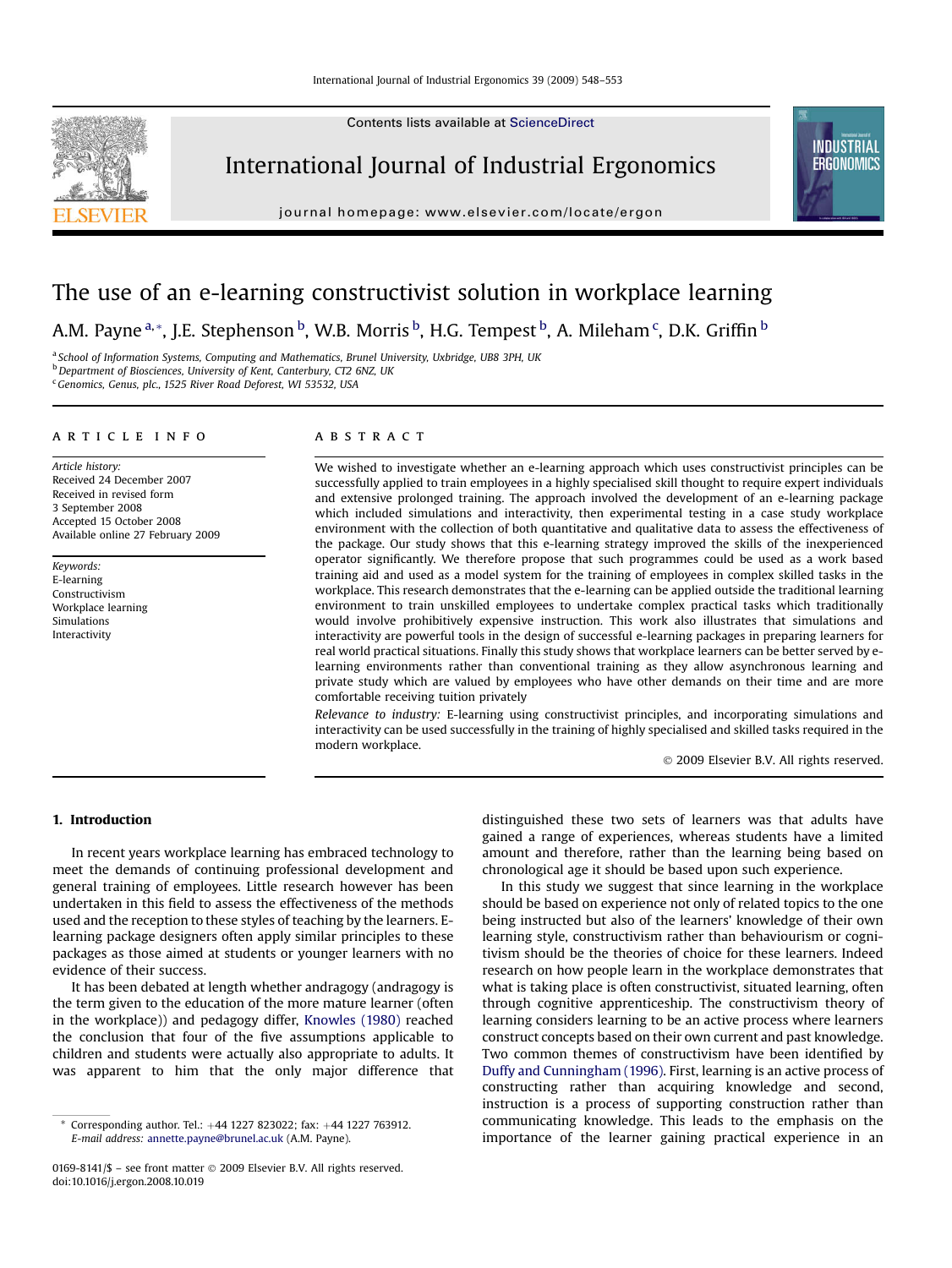authentic learning situation. [Brown et al. \(1989\)](#page--1-0) argue that learning and cognition are fundamentally situated and are in part a product of the activity or setting in which they are developed, emphasising that the learning experience is enhanced if the subject matter is as close to being a real world situation as possible, i.e. the ''Fidelity Principle'' [\(van Merrienboer and Kester 2005](#page--1-0)). Studies of practitioners in several professions by [Farmer et al. \(1992\)](#page--1-0) reveal that what helped them most in learning to deal with ill-defined, complex, or risky situations is having someone model how to understand and deal with the situations and guide their attempts to do so. [Jonassen \(1992\)](#page--1-0) calls for e-learning to embrace a constructivist approach to e-learning systems. In e-learning this is often accomplished through the use of interactive games or simulations (for example, [Rieber, 1990](#page--1-0) and [de Jong and van Joolingen, 1998\)](#page--1-0). Therefore simulation and interactivity in e-learning, as we will show, is the method of choice for training of complex tasks in the workplace.

[Boud and Feletti \(1991\)](#page--1-0) proposed that learning should be initiated with a posed problem such as a query or a puzzle to be solved. This will motivate learners to identify and research concepts which apply to these problems. [Brown and King \(2000\)](#page--1-0) listed the common threads running through current literature on the principles of learning and components of problem based learning (PBL) instructional design as: 1, anchor all learning activities to a larger task or problem; 2, support the learner in developing ownership and control of the problem-also called activeness; 3, design an authentic task problem; 4, design the task and environment to reflect the complexity of the environment-also known as multiplicity; 5, give ownership of the solution process to the learner; 6, design the learning to challenge, as well as support, the learner's thinking; 7, encourage testing alternative views; and 8, ensure reflection on both the content and the learning process. The package tested here makes full use of the PBL approach allowing trainees to not only simulate the problem but to attempt to solve it in a ''safe'' environment where mistakes are not critical and costs of frequent attempts are not limiting. Such a principle was suggested by [Kofman and Sange, 1993](#page--1-0) insisting that learning arises through practice and performance and is a proven strategy in workplace learning as demonstrated by [Wang \(2002\)](#page--1-0). Thus the package takes on the role of instructor entering into a mixed media ''dialog'' with the learner so that they can gauge their current level of performance on a task and be advised on possible areas that need improvement. This concept of dynamic assessment was suggested by [Holt and Willard-Holt \(2000\)](#page--1-0) and we believe underpins constructivist learning. Furthermore the supportive feedback created by such assessment aids further development and encourages the learner to try further assessments and focus their development, stressed as good constructivist practice by [Green and](#page--1-0) [Gredler \(2002\)](#page--1-0). In addition the approach suggests that learners should be allowed repeated experience of different variations of the task adding to their index of knowledge (utilizing the ''Variability Principle'' [van Merrienboer and Kester \(2005\)](#page--1-0)), with the active engagement reinforcing learning process.

In encompassing these features, designers of e-learning packages also need to be mindful of the usability of the software. Since the learners are using the package autonomously and asynchronously the interactive features need to be intuitive and kept relevant to the learning process. Designers must employ all the principles of user centred design. [Greitzer \(2002\)](#page--1-0) reported that many e-learning applications employ state of the art multimedia and interactive technology but fail to meet their expected training potential. This can be the result of poor design, organisation of the content or usability, leading to the cognitive ability of the learner being compromised. Cognitive theories state that human memory is comprised of very limited working memory ([Miller 1956](#page--1-0)) yet unlimited long term memory [\(Atkinson and Shiffrin 1968\)](#page--1-0), however associated and organisational processes play an important role with the exploitation of relationships between items being used to assist learning ([Anderson and Bower 1973\)](#page--1-0). If knowledge is presented in an unordered or confusing way or the e-learning package is difficult to use cognitive load will be high. Thus elearning systems must constantly strive to provide learners with interfaces that keep cognitive load low as well as engage the learner relevant material. Thus Carroll suggested that the most effective approach is to encourage learners to work immediately on meaningful, realistic tasks within a user friendly environment; to reduce reading time and passive activity; take advantage of prior knowledge and allow mistakes to be pedagogically productive [\(Carroll,](#page--1-0) [1987, 1990](#page--1-0)).

This study examines the use of simulation embedded in constructivist learning theory to empower computer interaction in assisting cognition. We assess both the effectiveness of the approach as well as the learners' perceptions of the usefulness of the package.

#### 1.1. The problem

Meat from the domestic pig (Sus scrofa) accounts for 42% of consumption worldwide and thus improvement of prolificacy in pigs is a critical objective of the meat producing industry. There is a pyramidal structure to pig breeding in most developed countries, in that most or all piglets are the direct descendants of a small number of boars. Therefore fertility problems in individual sires are likely to have significant, adverse effects on pig production. Pig semen is analysed at artificial insemination centres for concentration, morphology and motility however these parameters show only a weak correlation with prolificacy. Boar fertility is usually deduced from ''none-return rates'' i.e. the proportion of sows that do not return to heat divided by the total number of sows served by a particular boar. These figures are often only gathered towards the end of a boar's reproductive life by which time they may have already passed on any fertility defect to their sons (Sygen International, personal communication; [Popescu et al., 1984; Quilter](#page--1-0) [et al. 2003;](#page--1-0) [http://www.pig-genetics.co.uk/breeding.htm\)](http://www.pig-genetics.co.uk/breeding.htm).

The weight of evidence suggests that the most common cause of reduced fertility in boars is chromosomal abnormality, i.e. a gross rearrangement of the genome (chromosomes) that can be picked up by microscopy analysis. In a series of studies, Ducos and colleagues (e.g. [Ducos et al., 1996, 1997, 1998a, b; Pinton et al., 2000\)](#page--1-0) using strictly determined criteria for none-return rates suggested that around 10% of boars are hypoprolific and that approximately half of these carry such an abnormality emphasizing the need to screen for it beforehand. Such analysis however has a number of drawbacks in that it is perceived to require highly skilled individuals and relatively few people therefore take the time to learn it. Further the cost of training is very high due to the cost of laboratory materials and the infrequency of specialist courses and instructors. Alternatives include sending samples to specialist laboratories for analysis; however, this can have both cost and ethical implications. Moreover we are aware of only one laboratory (in France) that specialises in such analysis in pigs (Ducos, personal communication). In our view the solution lies in the education of individuals in performing analysis of pig chromosomes (so-called ''karyotpying'') which involves sorting the chromosomes into recognised pairs and then assessing if any of the chromosomes look different from normal by comparing the chromosomes in each pair with each other, using computer-based simulations. These have gained in popularity in many fields of education including the replacement of "wet" student practical classes (e.g. [Dewhurst et al., 1994; Gibbons](#page--1-0) [et al., 2004; Heerman and Fuhrmann, 2000; Hughes, 2000;](#page--1-0)